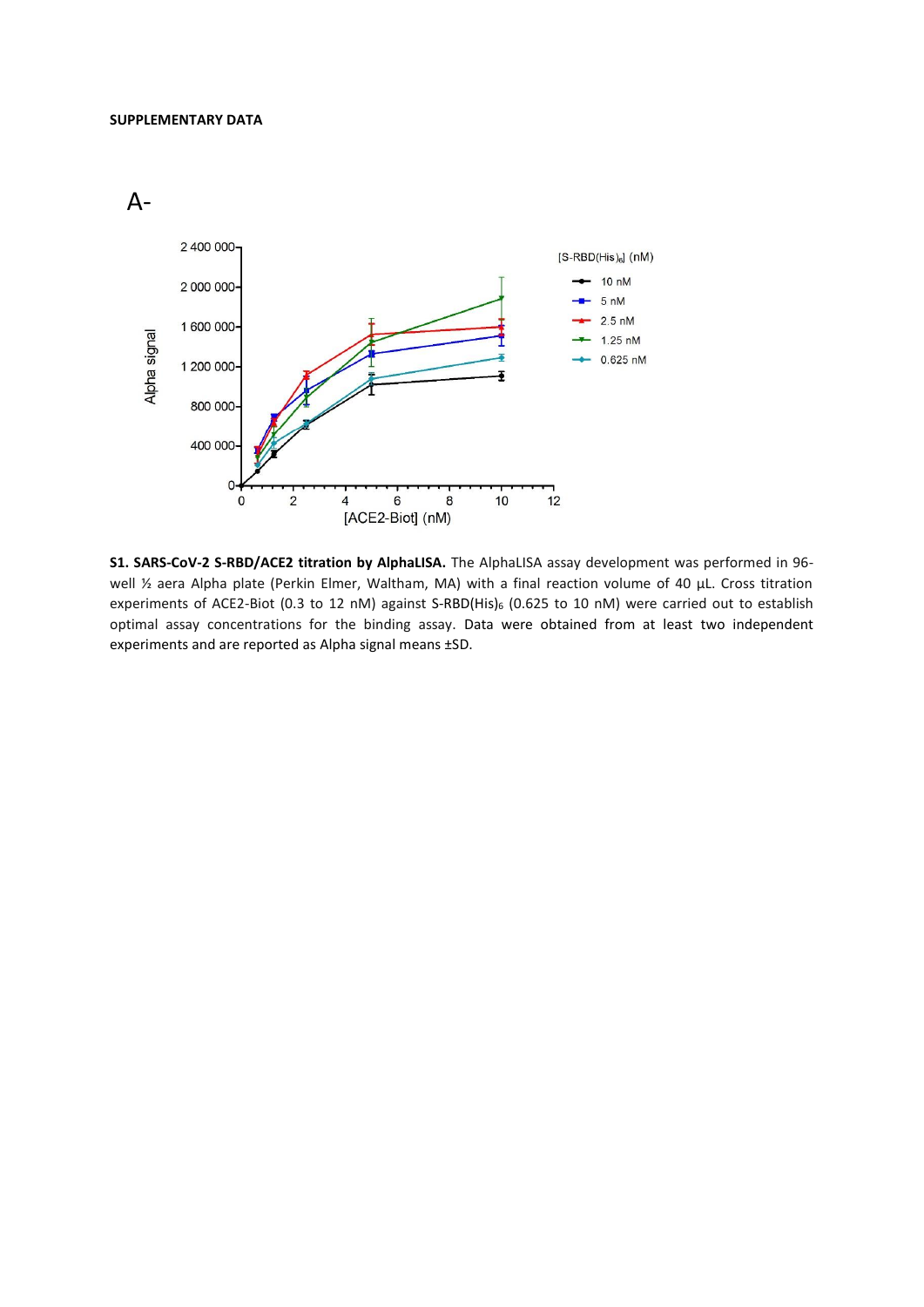

**S2. Loading of 1µM ACE2-biot onto Bio-layer interferometry (BLI) streptavidin biosensors.** Bio-Layer Interferometry (BLI) experiments were performed on a BLItz instrument (ForteBio) to measure the binding of S-RBD(His)<sub>6</sub> to ACE2-Biot. Each curve represents the loading of 1µM ACE2-biot onto a streptavidin biosensor for 500s in order to reach a binding value of 2.7 nm for each biosensor. Unbound ACE2 were then removed by a 500s washing step in the reaction buffer. Each Ace2 loaded biosensor was then used for the binding kinetics with RBDhis (from 3.12nM to 100 nM).